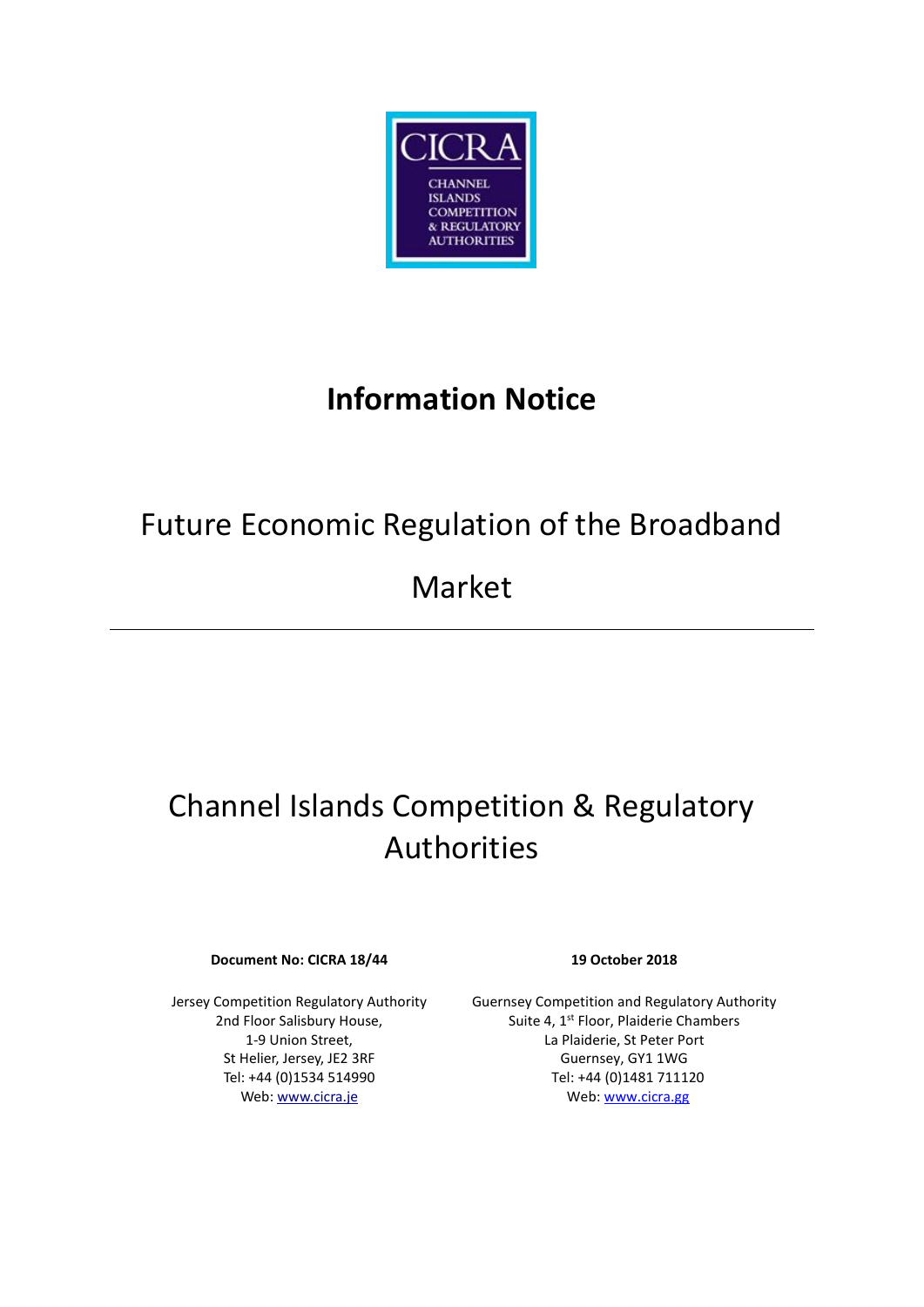### **1. Introduction**

- 1.1 On 26 April 2018 CICRA<sup>1</sup> launched its current broadband consultation with a stakeholder meeting. Subsequently, CICRA published its *Consultation Document on Future Broadband Regulation of the Broadband Market*<sup>2</sup> on 4 May 2018.
- 1.2 Responses were received from the following stakeholders:
	- Sure:
	- JT;
	- Homenet;
	- Airtel-Vodafone, and
	- Clear Mobitel.
- 1.3 CICRA would like to express its gratitude to the stakeholders who have provided responses in support of this consultation.
- 1.4 This Information Notice is being published at this point in time with two main purposes. Firstly, this Information Notice forms the means by which the responses received by CICRA to the consultation are to be published. Annexes A to E to this Information Notice are the responses received. Secondly this Information Notice provides an update on the actions that CICRA is currently taken with respects to the broadband market.

### **2. Update**

2.1 In reviewing the constructive engagement at the stakeholder meeting and by analysing the responses received to the Consultation CICRA has identified two major themes that it is currently progressing. These two themes are:

 $\overline{a}$ 

<sup>&</sup>lt;sup>1</sup> The JCRA and GCRA co-ordinate their activities with respect to competition law enforcement in the Channel Islands. For the purposes of this document, the JCRA and GCRA are together referred to as CICRA, and all references to CICRA should therefore be read as references to each of the JCRA and GCRA unless the context otherwise requires.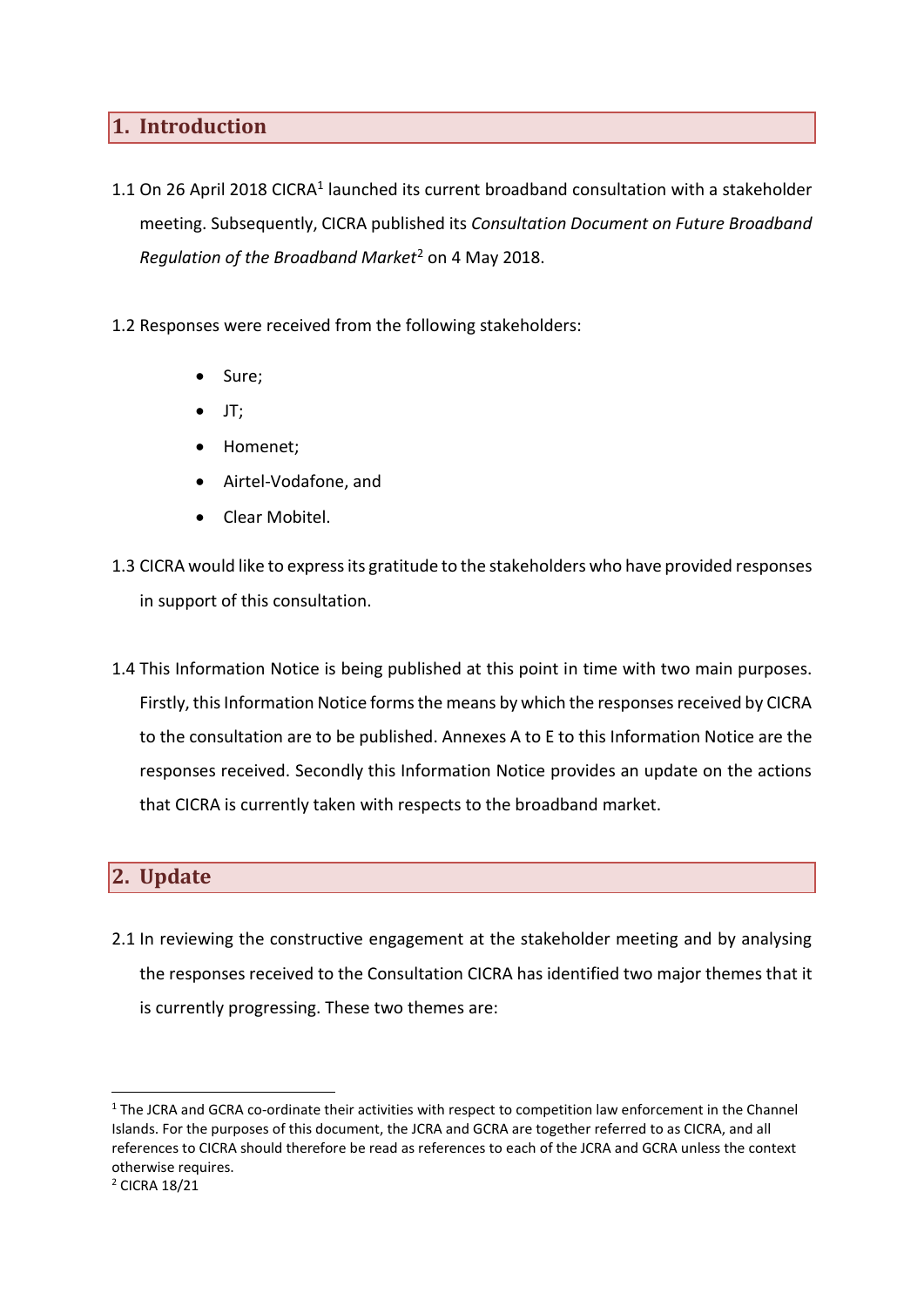- Broadband Market Review and Dominance, and
- Requests for new wholesale broadband products.
- 2.2 In the following section CICRA provides a current status on the above activities.

### **Broadband Market Review and Dominance**

- 2.3 At the meeting a number of operators requested that CICRA carries out a Market Review on the Broadband Market. Specifically JT (in Jersey) and Sure (in Guernsey) expressed concerns that the dominance findings existing in the respective broadband markets had been in place for a significant time during which both fixed and mobile technology have changed as well as how consumers use the broadband services provided.
- 2.4 Following the Stakeholder Meeting CICRA reviewed the comments of the operators and decided to engage external consultants to carry out a pragmatic and proportionate market review.
- 2.5 SPC Networks ("**SPC**") was subsequently engaged to carry out the market review.
- 2.6 CICRA, in parallel to this Information Notice, is publishing its Draft Decision<sup>3</sup>] which presents the findings of the *Market Review on the Broadband Market carried out on behalf of CICRA*. The Market Review considered both the Guernsey and Jersey markets.
- 2.7 The Draft Decision invites comments on the SPC report findings. Following the consultation CICRA will publish its Final Decision on this matter in line with CICRA's new Regulatory Consultation Process.<sup>4</sup>

### **New Wholesale Broadband Products**

**.** 

<sup>3</sup> CICRA 18/41, published 19 October 2018

<sup>4</sup> CICRA 18/29, published 3 July 2018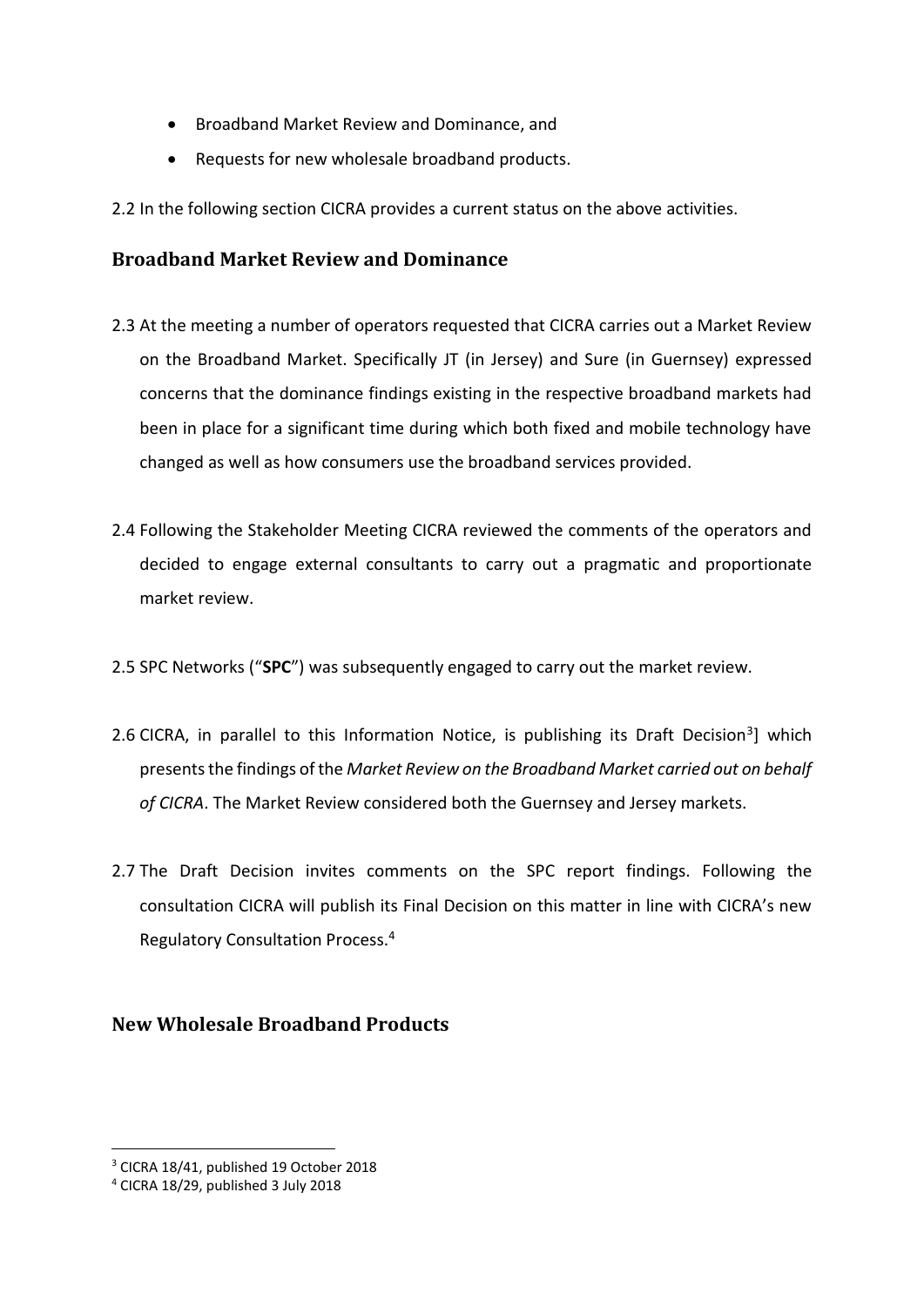- 2.8 CICRA received a number of responses to the consultation that provided evidence of the requirement for new wholesale broadband products to be made available. All responses specified that the requirement was for the new products to be provided in Jersey with no request for additional wholesale broadband products being made for the Guernsey market.
- 2.9 CICRA considers that the availability of wholesale broadband products that allow operators to provide differentiated retail products is directly in support of the States of Jersey policy for telecoms that was published in January 2018.
- 2.10 Whilst CICRA supports the request for wholesale broadband products it considers that at this point in time the most appropriate course of action is for the operators requesting the products to formally request these products under their existing commercial arrangements in place between themselves and JT in Jersey (as the dominant network operator).
- 2.11 CICRA has engaged with JT and the operators requesting the new services and has requested that the operators engage in good faith to reach a mutually agreeable solution for the new products.
- 2.12 CICRA is clear that, in the event that a reasonable, evidence based request is rejected without a substantiated and rationale reason CICRA will be minded to intervene.
- 2.13 For the avoidance of doubt, where there is not a justified and quantifiable demand that can be demonstrated by the requesting operator CICRA will not support (or direct) the development and implementation of new wholesale access products.

#### **3. Next Steps**